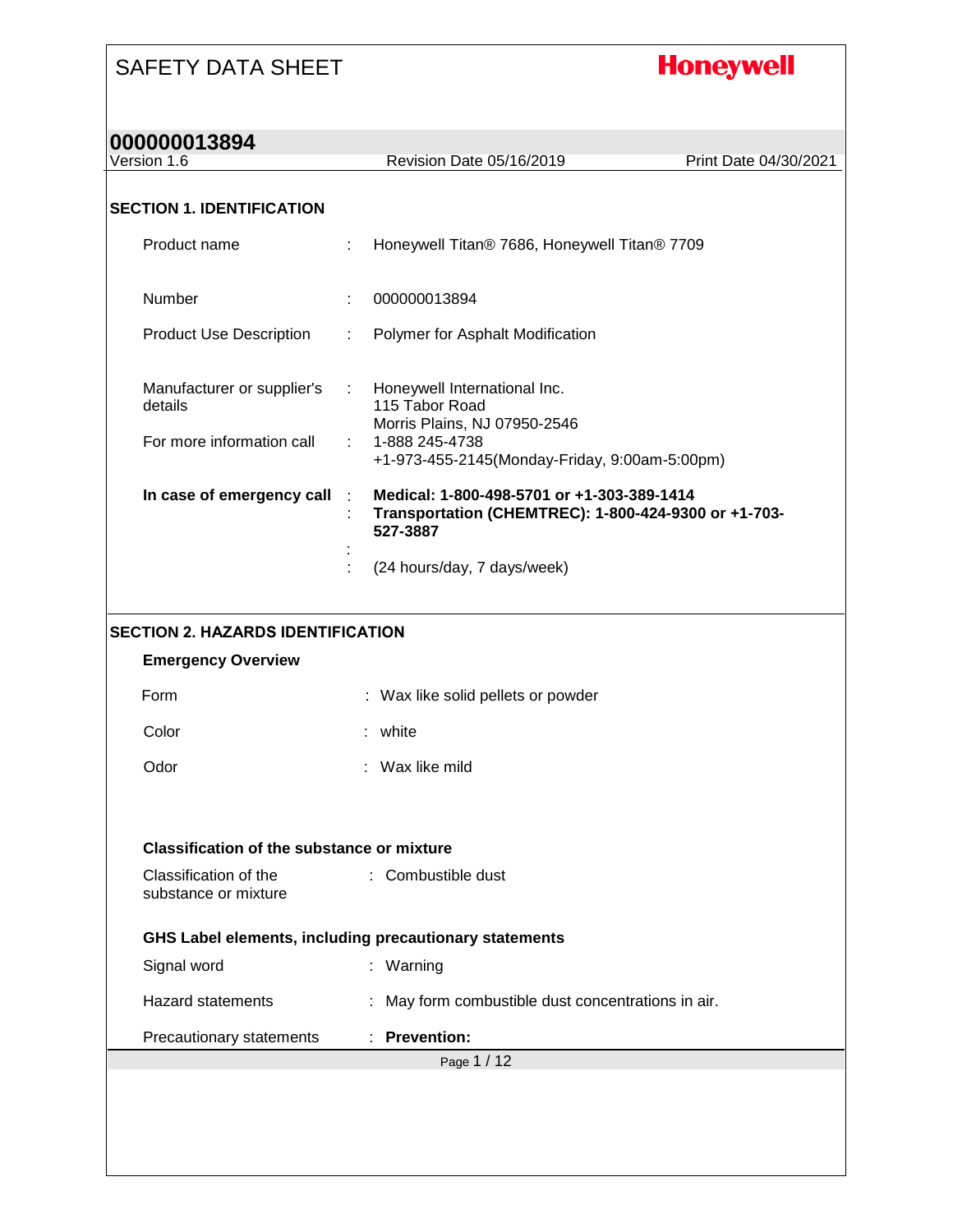# **Honeywell**

| UUUUUUU 1 JOY4<br>Version 1.6                      |   | Revision Date 05/16/2019                                                                                                                                                                                                                     | Print Date 04/30/2021 |
|----------------------------------------------------|---|----------------------------------------------------------------------------------------------------------------------------------------------------------------------------------------------------------------------------------------------|-----------------------|
|                                                    |   | Use personal protective equipment as required.                                                                                                                                                                                               |                       |
|                                                    |   |                                                                                                                                                                                                                                              |                       |
| Hazards not otherwise<br>classified                |   | : Product dust may be irritating to eyes, skin and respiratory<br>system.                                                                                                                                                                    |                       |
| Carcinogenicity                                    |   |                                                                                                                                                                                                                                              |                       |
| or anticipated carcinogen by NTP, IARC, or OSHA.   |   | No component of this product present at levels greater than or equal to 0.1% is identified as a known                                                                                                                                        |                       |
|                                                    |   | <b>SECTION 3. COMPOSITION/INFORMATION ON INGREDIENTS</b>                                                                                                                                                                                     |                       |
|                                                    |   |                                                                                                                                                                                                                                              |                       |
| Chemical nature                                    |   | : Substance                                                                                                                                                                                                                                  |                       |
| Chemical name                                      |   | CAS-No.                                                                                                                                                                                                                                      | Concentration         |
| Oxidized Polyethylene                              |   | 68441-17-8                                                                                                                                                                                                                                   | 100.00 %              |
| <b>SECTION 4. FIRST AID MEASURES</b><br>Inhalation |   | Remove to fresh air. Call a physician if irritation develops or<br>persists.                                                                                                                                                                 |                       |
| Skin contact                                       |   | Wash off with soap and water. Call a physician if irritation<br>develops or persists. Cool skin rapidly with cold water after<br>contact with molten material. Do not peel solidified product off<br>the skin. Call a physician immediately. |                       |
| Eye contact                                        |   | Rinse with plenty of water. Call a physician if irritation develops<br>or persists.                                                                                                                                                          |                       |
| Ingestion                                          |   | Unlikely route of exposure. If swallowed, rinse mouth with<br>water (only if the person is conscious). Never give anything by<br>mouth to an unconscious person. Do NOT induce vomiting.<br>Consult a physician if necessary.                |                       |
|                                                    |   |                                                                                                                                                                                                                                              |                       |
| Notes to physician                                 |   |                                                                                                                                                                                                                                              |                       |
| Indication of immediate                            | ÷ | Treat symptomatically.                                                                                                                                                                                                                       |                       |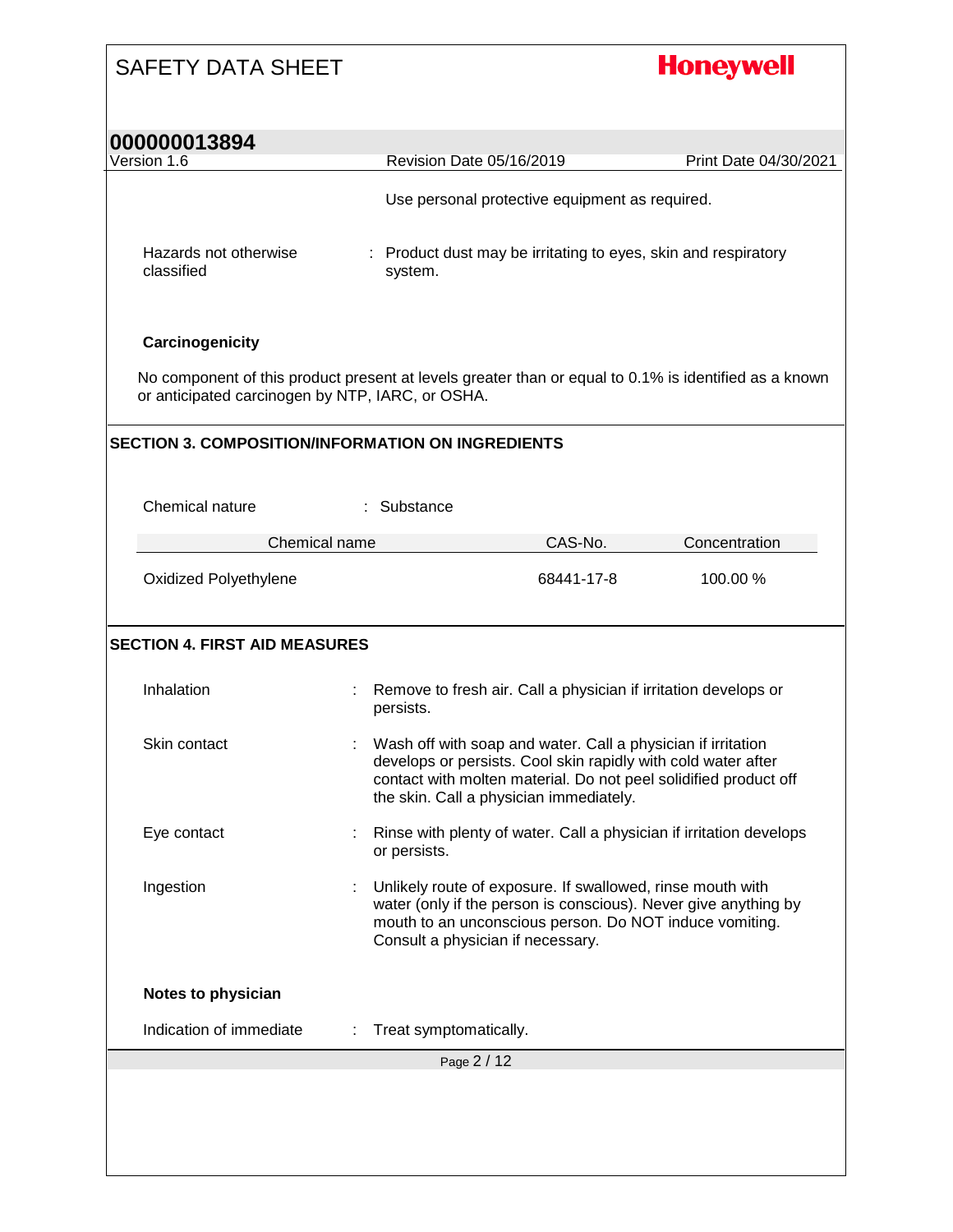| <b>SAFETY DATA SHEET</b>                                                  |                                                                                                                                                                                                                                                                                                                                                                                                                                                                                                                                                                                                                                                                                                 | <b>Honeywell</b>      |
|---------------------------------------------------------------------------|-------------------------------------------------------------------------------------------------------------------------------------------------------------------------------------------------------------------------------------------------------------------------------------------------------------------------------------------------------------------------------------------------------------------------------------------------------------------------------------------------------------------------------------------------------------------------------------------------------------------------------------------------------------------------------------------------|-----------------------|
| 000000013894<br>Version 1.6                                               | Revision Date 05/16/2019                                                                                                                                                                                                                                                                                                                                                                                                                                                                                                                                                                                                                                                                        | Print Date 04/30/2021 |
| medical attention and<br>special treatment needed, if<br>necessary        |                                                                                                                                                                                                                                                                                                                                                                                                                                                                                                                                                                                                                                                                                                 |                       |
| <b>SECTION 5. FIREFIGHTING MEASURES</b>                                   |                                                                                                                                                                                                                                                                                                                                                                                                                                                                                                                                                                                                                                                                                                 |                       |
| Suitable extinguishing media                                              | : Use extinguishing measures that are appropriate to local<br>circumstances and the surrounding environment.<br>Water mist<br>Dry chemical<br>Carbon dioxide (CO2)<br>Foam<br>Do not use a solid water stream as it may scatter and spread<br>fire.                                                                                                                                                                                                                                                                                                                                                                                                                                             |                       |
| Specific hazards during<br>firefighting                                   | : Avoid dust formation.<br>Airborne dusts of this product in an enclosed space and in the<br>presence of an ignition source may constitute an explosion<br>hazard.<br>Risks of ignition followed by flame propagation or secondary<br>explosions shall be prevented by avoiding accumulation of<br>dust, e.g. on floors and ledges.<br>Static charges on powders or powders in liquids may ignite<br>combustible atmospheres.<br>Watch footing on floors and stairs because of possible<br>spreading of molten material.<br>Material can create slippery conditions.<br>In case of fire hazardous decomposition products may be<br>produced such as:<br>Carbon monoxide<br>Carbon dioxide (CO2) |                       |
| Special protective equipment<br>for firefighters                          | : In the event of fire and/or explosion do not breathe fumes.<br>Wear self-contained breathing apparatus and protective suit.                                                                                                                                                                                                                                                                                                                                                                                                                                                                                                                                                                   |                       |
| <b>SECTION 6. ACCIDENTAL RELEASE MEASURES</b>                             |                                                                                                                                                                                                                                                                                                                                                                                                                                                                                                                                                                                                                                                                                                 |                       |
| Personal precautions,<br>protective equipment and<br>emergency procedures | Wear personal protective equipment.<br>Evacuate personnel to safe areas.<br>Provide adequate ventilation.<br>May form explosive dust-air mixture.<br>Avoid dust formation.<br>Accumulations of dust from this product in the workplace may                                                                                                                                                                                                                                                                                                                                                                                                                                                      |                       |
|                                                                           | Page 3 / 12                                                                                                                                                                                                                                                                                                                                                                                                                                                                                                                                                                                                                                                                                     |                       |
|                                                                           |                                                                                                                                                                                                                                                                                                                                                                                                                                                                                                                                                                                                                                                                                                 |                       |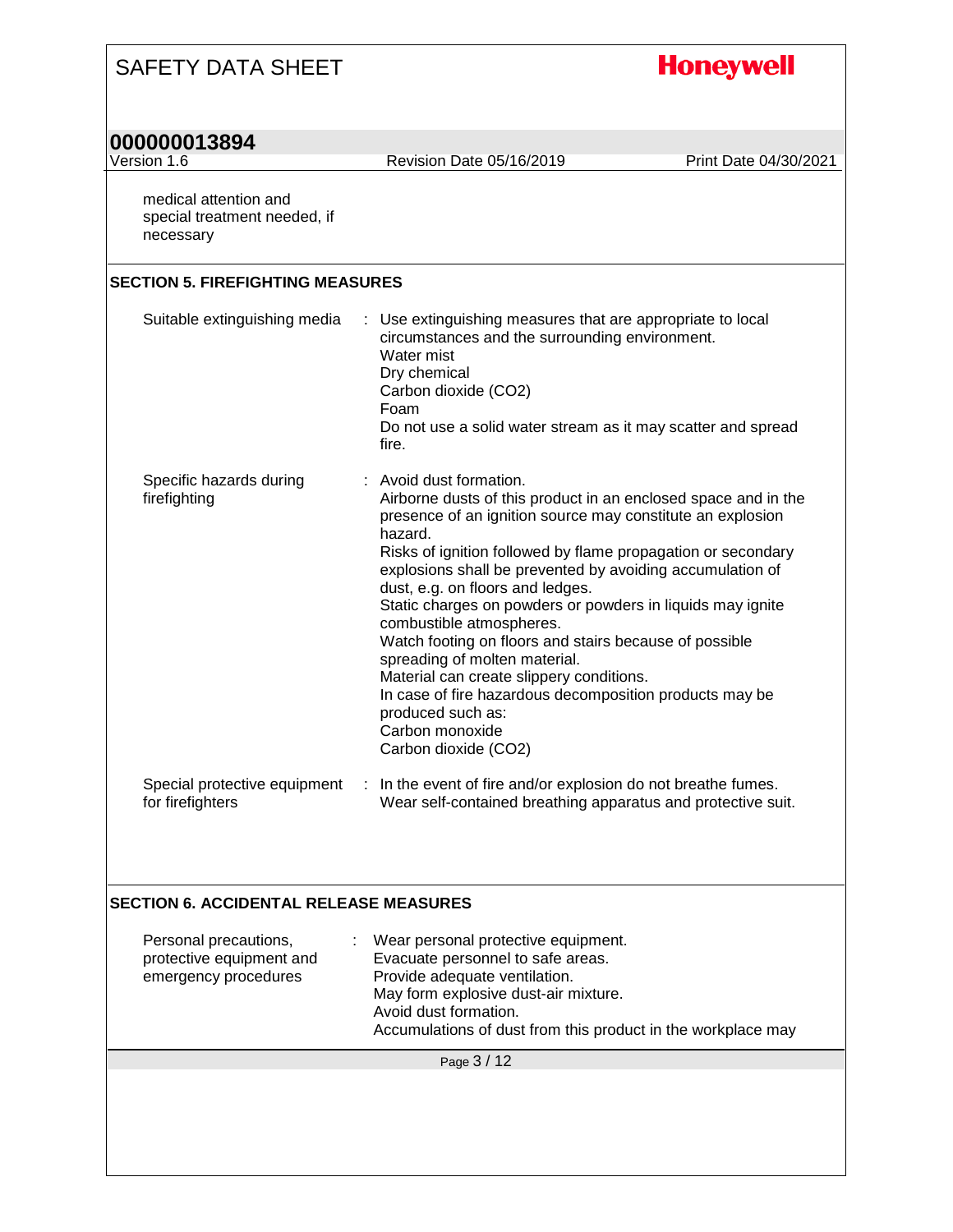**Honeywell** 

| Version 1.6                                                 |    | Revision Date 05/16/2019<br>Print Date 04/30/2021                                                                                                                                                                                                                                                                                                                                                                                                                                                                                                                             |  |
|-------------------------------------------------------------|----|-------------------------------------------------------------------------------------------------------------------------------------------------------------------------------------------------------------------------------------------------------------------------------------------------------------------------------------------------------------------------------------------------------------------------------------------------------------------------------------------------------------------------------------------------------------------------------|--|
|                                                             |    | increase the likelihood or severity of an explosion.<br>Risks of ignition followed by flame propagation or secondary<br>explosions shall be prevented by avoiding accumulation of<br>dust, e.g. on floors and ledges.<br>Eliminate all ignition sources if safe to do so.<br>Do not swallow.<br>Avoid breathing dust.<br>Avoid contact with skin, eyes and clothing.                                                                                                                                                                                                          |  |
| Environmental precautions                                   |    | Should not be released into the environment.<br>Prevent product from entering drains.                                                                                                                                                                                                                                                                                                                                                                                                                                                                                         |  |
| Methods and materials for<br>containment and cleaning<br>up | ÷. | Avoid dust formation and electrical charging (sparking)<br>because dust explosion might occur.<br>Do not create a powder cloud by using a brush or compressed<br>air.<br>Contain spillage, and then collect with an electrically protected<br>vacuum cleaner or by wet-brushing and place in container for<br>disposal according to local regulations (see section 13).<br>Use only non-sparking tools.<br>For molten product:<br>If material is molten, allow to cool. Use caution, as material<br>may still be hot after solidification.<br>Spilled material will solidify. |  |
|                                                             |    | Allow to solidify.<br>Scrape up.<br>Shovel into suitable container for disposal.                                                                                                                                                                                                                                                                                                                                                                                                                                                                                              |  |
| <b>SECTION 7. HANDLING AND STORAGE</b><br><b>Handling</b>   |    |                                                                                                                                                                                                                                                                                                                                                                                                                                                                                                                                                                               |  |
| Precautions for safe<br>handling                            |    | Wear personal protective equipment.<br>Avoid dust formation.<br>Floors, walls and other surfaces must be regularly cleaned.<br>The material can accumulate static charge and can therefore<br>cause electrical ignition.<br>Static charges on powders or powders in liquids may ignite<br>combustible atmospheres.<br>Take precautionary measures against static discharges.<br>Material can create slippery conditions.<br>Do not swallow.<br>Avoid breathing dust.<br>Avoid contact with skin, eyes and clothing.                                                           |  |
| Advice on protection                                        |    | All combustible solids have the potential to create a dust                                                                                                                                                                                                                                                                                                                                                                                                                                                                                                                    |  |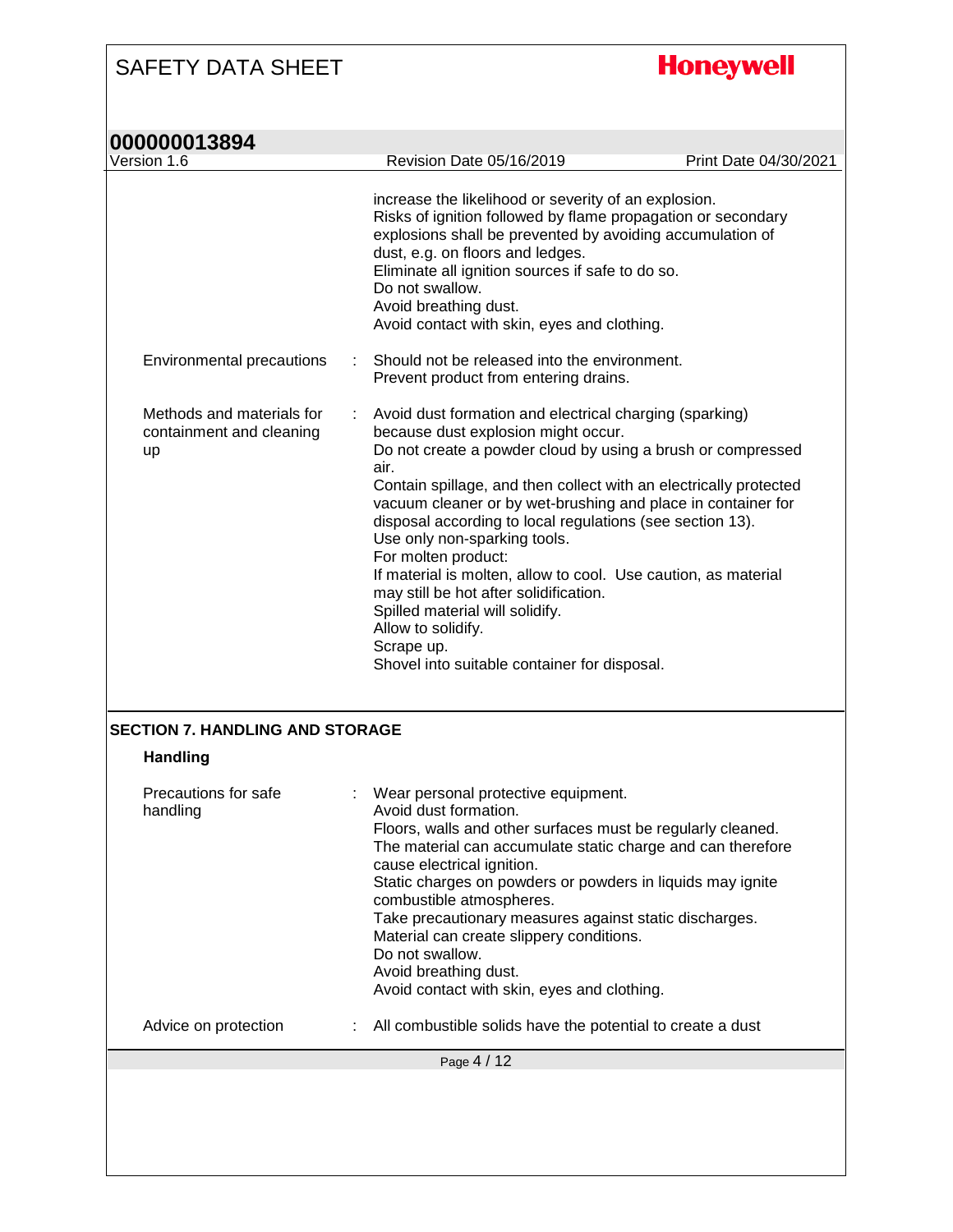**Honeywell** 

| 000000013894                                                       |                                                                                                                                                                                                                                                                                                                                                                                                                                                           |                       |
|--------------------------------------------------------------------|-----------------------------------------------------------------------------------------------------------------------------------------------------------------------------------------------------------------------------------------------------------------------------------------------------------------------------------------------------------------------------------------------------------------------------------------------------------|-----------------------|
| Version 1.6                                                        | Revision Date 05/16/2019                                                                                                                                                                                                                                                                                                                                                                                                                                  | Print Date 04/30/2021 |
| against fire and explosion                                         | explosion hazard. The likelihood of an explosion can be<br>dependent upon many factors, such as the explosive<br>characteristics of the material, the design of the facility, and the<br>manner in which the material is handled. A more detailed<br>discussion can be found in NFPA Bulletin 654, "Standard for<br>the Prevention of Fire and Dust Explosions from the<br>Manufacturing, Processing, and Handling of Combustible<br>Particulate Solids." |                       |
| <b>Storage</b>                                                     |                                                                                                                                                                                                                                                                                                                                                                                                                                                           |                       |
| Conditions for safe storage,<br>including any<br>incompatibilities | Keep containers tightly closed in a dry, cool and well-ventilated<br>place.<br>Keep away from heat and sources of ignition.<br>Keep away from direct sunlight.<br>Protect from physical damage.<br>Do not store together with:<br>Strong oxidizing agents<br>Amines                                                                                                                                                                                       |                       |
| <b>SECTION 8. EXPOSURE CONTROLS/PERSONAL PROTECTION</b>            |                                                                                                                                                                                                                                                                                                                                                                                                                                                           |                       |
| Protective measures                                                | Ensure that eyewash stations and safety showers are close to<br>the workstation location.<br>Do not swallow.<br>Avoid breathing dust.<br>Avoid contact with skin, eyes and clothing.                                                                                                                                                                                                                                                                      |                       |
| <b>Engineering measures</b>                                        | Use adequate ventilation and/or engineering controls in high<br>temperature processing to prevent exposure to vapours.<br>Provide exhaust ventilation if dust is formed.<br>Use only in an area equipped with explosion proof exhaust<br>ventilation.<br>Electrical equipment should be protected to the appropriate<br>standard.<br>If formation of dust is observed, equipment has to be switched<br>off, cleaned and serviced.                         |                       |
| Eye protection                                                     | Wear as appropriate:<br>Safety glasses with side-shields<br>For molten product:<br>Goggles or face shield, giving complete protection to eyes                                                                                                                                                                                                                                                                                                             |                       |
| Hand protection                                                    | When handling hot material, use heat resistant gloves.                                                                                                                                                                                                                                                                                                                                                                                                    |                       |
|                                                                    | Page 5 / 12                                                                                                                                                                                                                                                                                                                                                                                                                                               |                       |
|                                                                    |                                                                                                                                                                                                                                                                                                                                                                                                                                                           |                       |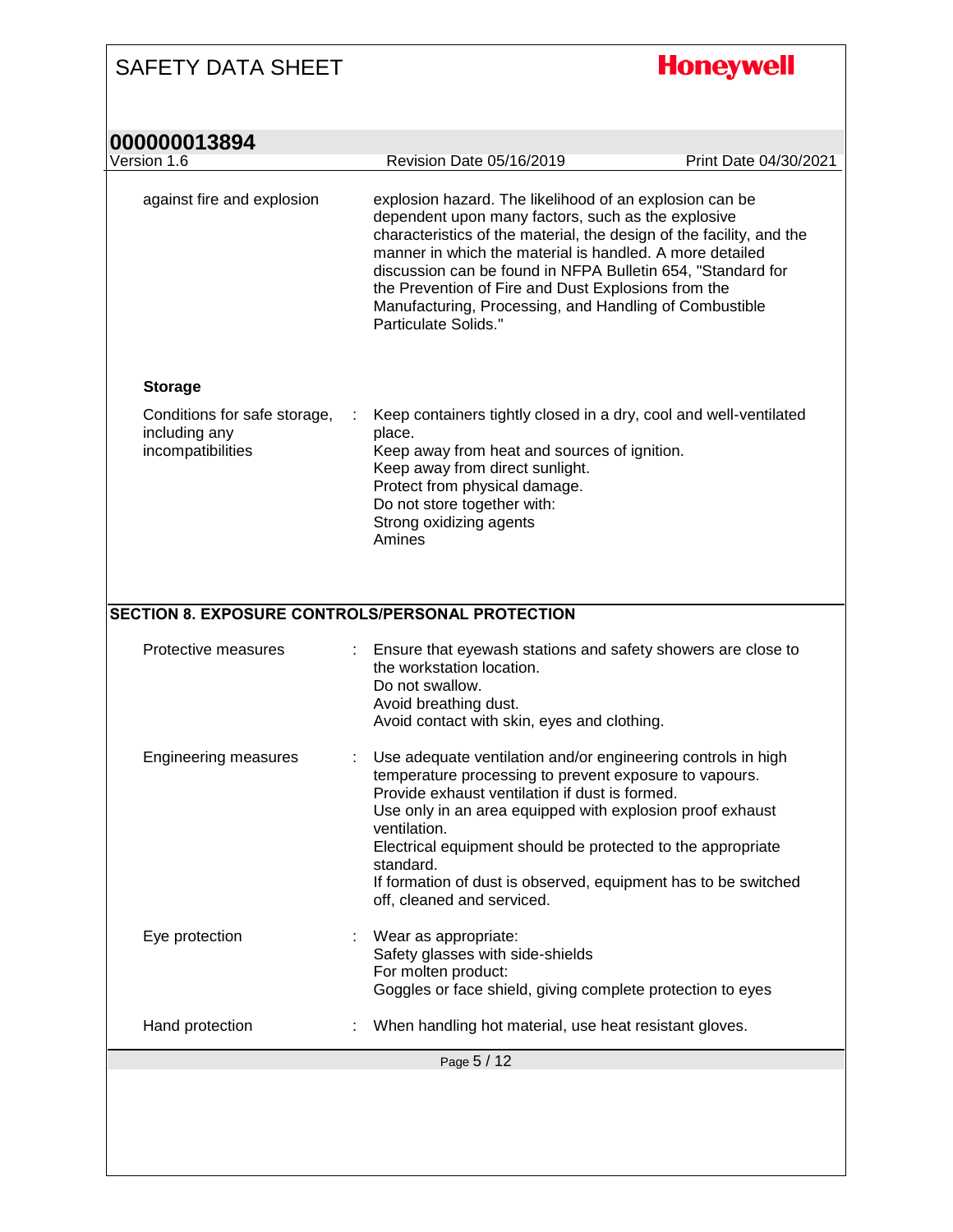## **Honeywell**

#### **000000013894** Version 1.6 Revision Date 05/16/2019 Print Date 04/30/2021

| Version 1.6 |  |
|-------------|--|

| Skin and body protection | A. | Wear heat protective clothing for handling hot material.                                                                                        |
|--------------------------|----|-------------------------------------------------------------------------------------------------------------------------------------------------|
| Respiratory protection   |    | In case of insufficient ventilation wear suitable respiratory<br>equipment.<br>Use NIOSH approved respiratory protection.                       |
| Hygiene measures         |    | Wash hands before breaks and at the end of workday.<br>Remove and wash contaminated clothing before re-use.<br>Keep working clothes separately. |

#### **Exposure Guidelines**

| Components              | CAS-No.                                 | Value    | Control             | Upda | <b>Basis</b>           |
|-------------------------|-----------------------------------------|----------|---------------------|------|------------------------|
|                         |                                         |          | parameters          | te   |                        |
| <b>Particulates Not</b> |                                         | TWA :    | $10 \text{ mg/m}$ 3 | 2008 | ACGIH:US. ACGIH        |
| Otherwise               |                                         | Time     |                     |      | <b>Threshold Limit</b> |
| Regulated               |                                         | weighted |                     |      | Values                 |
|                         |                                         | average  |                     |      |                        |
| Further                 | Form of exposure : Inhalable particles. |          |                     |      |                        |
| information             |                                         |          |                     |      |                        |

| <b>Particulates Not</b><br>Otherwise<br>Regulated |                                          | TWA :<br>Time<br>weighted<br>average | $3 \text{ mg/m}$ | 2008 | ACGIH:US. ACGIH<br><b>Threshold Limit</b><br>Values |
|---------------------------------------------------|------------------------------------------|--------------------------------------|------------------|------|-----------------------------------------------------|
| Further<br>information                            | Form of exposure : Respirable particles. |                                      |                  |      |                                                     |

| <b>Particulates Not</b><br>Otherwise<br>Regulated |                               | PEL :<br>Permissi<br>ble<br>exposure<br>limit | $15 \text{ mg/m}$ | 02<br>2006 | OSHA TRANS:US.<br>OSHA Table Z-1<br>Limits for Air<br>Contaminants (29<br>CFR 1910.1000) |
|---------------------------------------------------|-------------------------------|-----------------------------------------------|-------------------|------------|------------------------------------------------------------------------------------------|
| Further<br>information                            | Form of exposure: Total dust. |                                               |                   |            |                                                                                          |

| <b>Particulates Not</b><br>Otherwise<br>Regulated |                                         | PEL :<br>Permissi<br>ble<br>exposure<br>limit | $5 \text{ mg/m}$ 3 | 02<br>2006 | OSHA TRANS:US.<br><b>OSHA Table Z-1</b><br>Limits for Air<br>Contaminants (29<br>CFR 1910.1000) |
|---------------------------------------------------|-----------------------------------------|-----------------------------------------------|--------------------|------------|-------------------------------------------------------------------------------------------------|
| Further<br>information                            | Form of exposure : Respirable fraction. |                                               |                    |            |                                                                                                 |

Page 6 / 12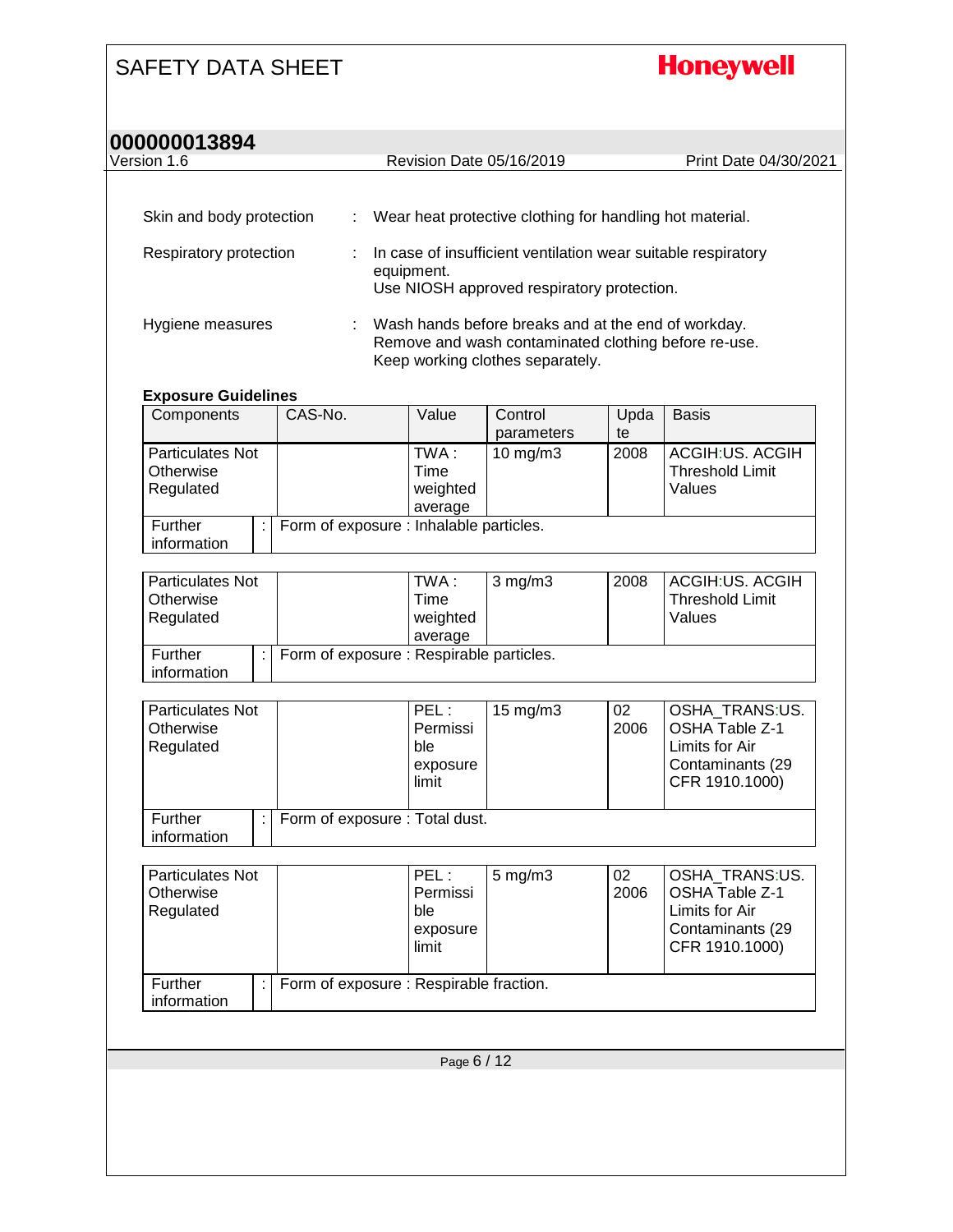# **Honeywell**

| Version 1.6                                       |                                            | Revision Date 05/16/2019                             |      | Print Date 04/30/2021                             |
|---------------------------------------------------|--------------------------------------------|------------------------------------------------------|------|---------------------------------------------------|
| <b>Particulates Not</b><br>Otherwise<br>Regulated | TWA:<br>Time<br>weighted<br>average        | 15 mg/m3                                             | 1989 | Z1A:US. OSHA<br>Table Z-1-A (29<br>CFR 1910.1000) |
| Further<br>information                            | Form of exposure : Total dust.             |                                                      |      |                                                   |
| <b>Particulates Not</b><br>Otherwise<br>Regulated | TWA:<br>Time<br>weighted<br>average        | $5$ mg/m $3$                                         | 1989 | Z1A:US. OSHA<br>Table Z-1-A (29<br>CFR 1910.1000) |
| Further<br>information                            | Form of exposure : Respirable fraction.    |                                                      |      |                                                   |
| <b>Particulates Not</b><br>Otherwise<br>Regulated | TWA:<br>Time<br>weighted<br>average        | 15 mg/m3                                             | 2000 | Z3:US. OSHA Table<br>Z-3 (29 CFR<br>1910.1000)    |
| Further<br>information                            | Form of exposure : Total dust.             |                                                      |      |                                                   |
| <b>Particulates Not</b><br>Otherwise<br>Regulated | TWA:<br><b>Time</b><br>weighted<br>average | $5$ mg/m $3$                                         | 2000 | Z3:US. OSHA Table<br>Z-3 (29 CFR<br>1910.1000)    |
| Further<br>information                            | Form of exposure : Respirable fraction.    |                                                      |      |                                                   |
| <b>Particulates Not</b><br>Otherwise<br>Regulated | TWA:<br>Time<br>weighted<br>average        | 50 millions of<br>particles per<br>cubic foot of air | 2000 | Z3:US. OSHA Table<br>Z-3 (29 CFR<br>1910.1000)    |
| Further<br>information                            | Form of exposure : Total dust.             |                                                      |      |                                                   |
| Particulates Not<br>Otherwise<br>Regulated        | TWA:<br>Time<br>weighted<br>average        | 15 millions of<br>particles per<br>cubic foot of air | 2000 | Z3:US. OSHA Table<br>Z-3 (29 CFR<br>1910.1000)    |
| Further<br>information                            | Form of exposure : Respirable fraction.    |                                                      |      |                                                   |
|                                                   |                                            |                                                      |      |                                                   |
|                                                   |                                            |                                                      |      |                                                   |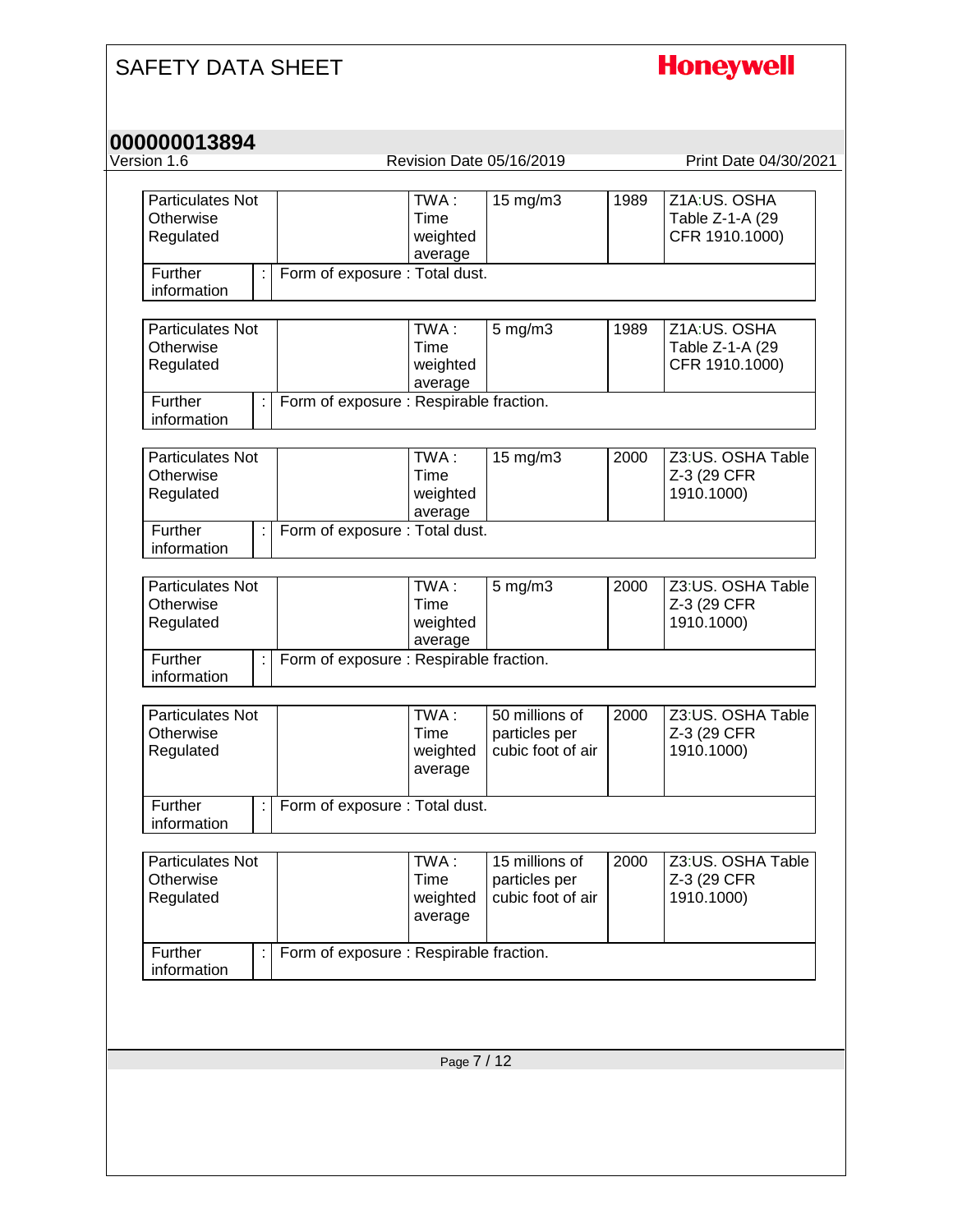# **Honeywell**

# **000000013894**

Revision Date 05/16/2019 Print Date 04/30/2021

| SECTION 9. PHYSICAL AND CHEMICAL PROPERTIES |                                                      |
|---------------------------------------------|------------------------------------------------------|
| Physical state                              | : Wax like solid pellets or powder                   |
| Color                                       | : white                                              |
| Odor                                        | : Wax like mild                                      |
| pH                                          | Note: Not applicable                                 |
| Melting point/range                         | : $88 - 140 °C$                                      |
| Boiling point/boiling range                 | : Note: not determined                               |
| Flash point                                 | : > 491 °F (255 °C)<br>Method: closed cup            |
|                                             |                                                      |
| Lower explosion limit                       | : Note: Not applicable                               |
| Upper explosion limit                       | : Note: Not applicable                               |
| Vapor pressure                              | : Note: Not applicable                               |
| Vapor density                               | : Note: Not applicable, $(Air = 1.0)$                |
| Density                                     | $0.85 - 1.00$ g/cm3                                  |
| Water solubility                            | : Note: negligible                                   |
| Ignition temperature                        | : Note: not determined                               |
| Decomposition temperature                   | : Note: Stable under recommended storage conditions. |
|                                             |                                                      |
|                                             | Page 8 / 12                                          |
|                                             |                                                      |
|                                             |                                                      |
|                                             |                                                      |
|                                             |                                                      |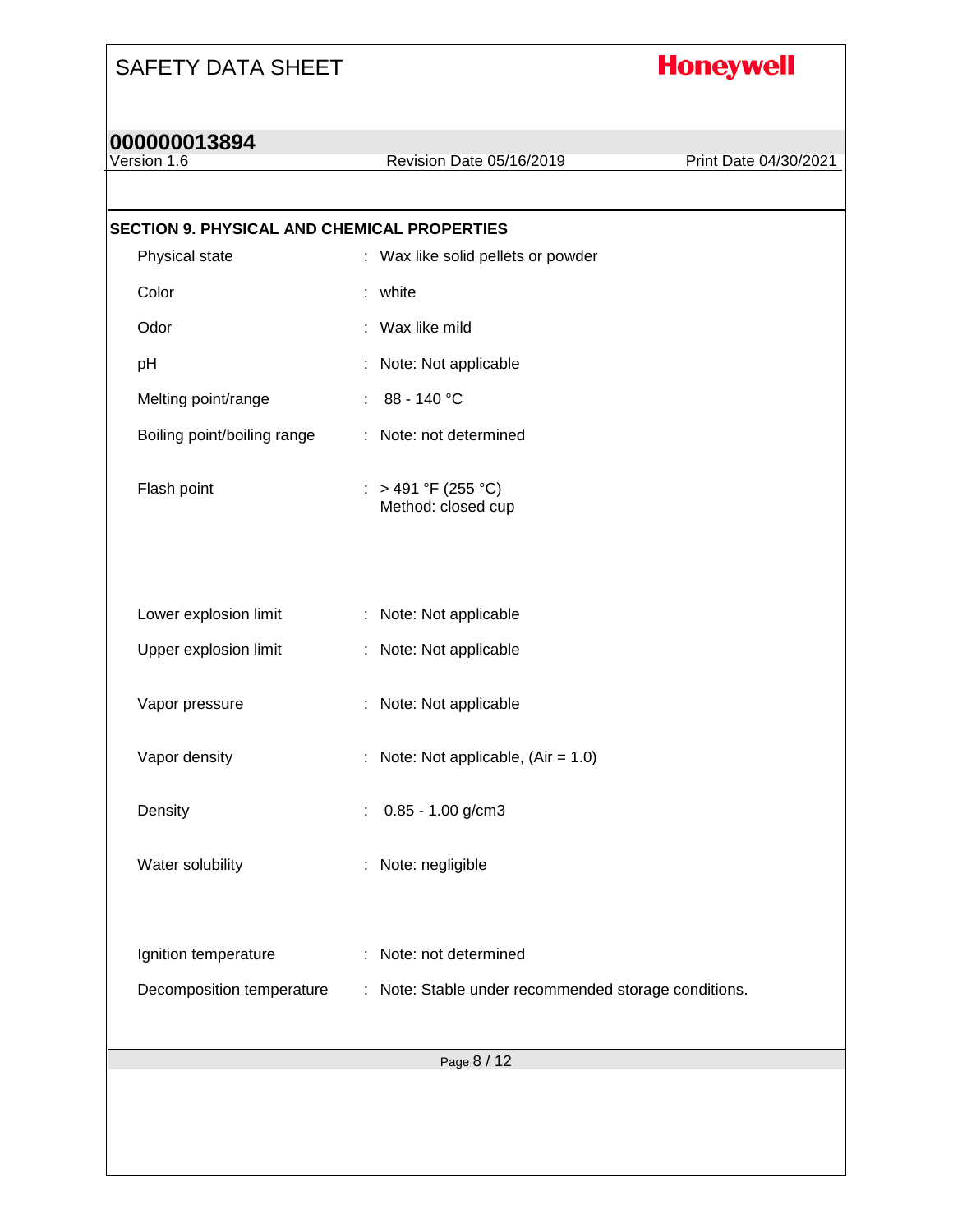## **Honeywell**

# **000000013894**

Revision Date 05/16/2019 Print Date 04/30/2021

#### **SECTION 10. STABILITY AND REACTIVITY**

| Chemical stability                    | : Stable under recommended storage conditions.                                                                                                                                                                                                                                                                |
|---------------------------------------|---------------------------------------------------------------------------------------------------------------------------------------------------------------------------------------------------------------------------------------------------------------------------------------------------------------|
| Possibility of hazardous<br>reactions | : Hazardous polymerisation does not occur.                                                                                                                                                                                                                                                                    |
| Conditions to avoid                   | : Heat, flames and sparks.<br>Avoid dust formation and electrical charging (sparking)<br>because dust explosion might occur.<br>Avoid exposure to temperatures exceeding recommended<br>processing conditions. Honeywell should be contacted if<br>questions arise concerning specific processing conditions. |
| Incompatible materials                | : Strong oxidizing agents<br>Amines                                                                                                                                                                                                                                                                           |
| Hazardous decomposition<br>products   | : In case of fire hazardous decomposition products may be<br>produced such as:<br>Carbon monoxide<br>Carbon dioxide (CO2)                                                                                                                                                                                     |

#### **SECTION 11. TOXICOLOGICAL INFORMATION**

| ∶ Note: no data available.<br>Acute inhalation toxicity<br>: Note: no data available<br>Acute dermal toxicity<br>Skin irritation<br>∶ Note: no data available<br>: Note: no data available<br>Eye irritation | Acute oral toxicity | : LD50: $>$ 2,500 mg/kg<br>Species: Rat |
|--------------------------------------------------------------------------------------------------------------------------------------------------------------------------------------------------------------|---------------------|-----------------------------------------|
|                                                                                                                                                                                                              |                     |                                         |
|                                                                                                                                                                                                              |                     |                                         |
|                                                                                                                                                                                                              |                     |                                         |
|                                                                                                                                                                                                              |                     |                                         |

Page 9 / 12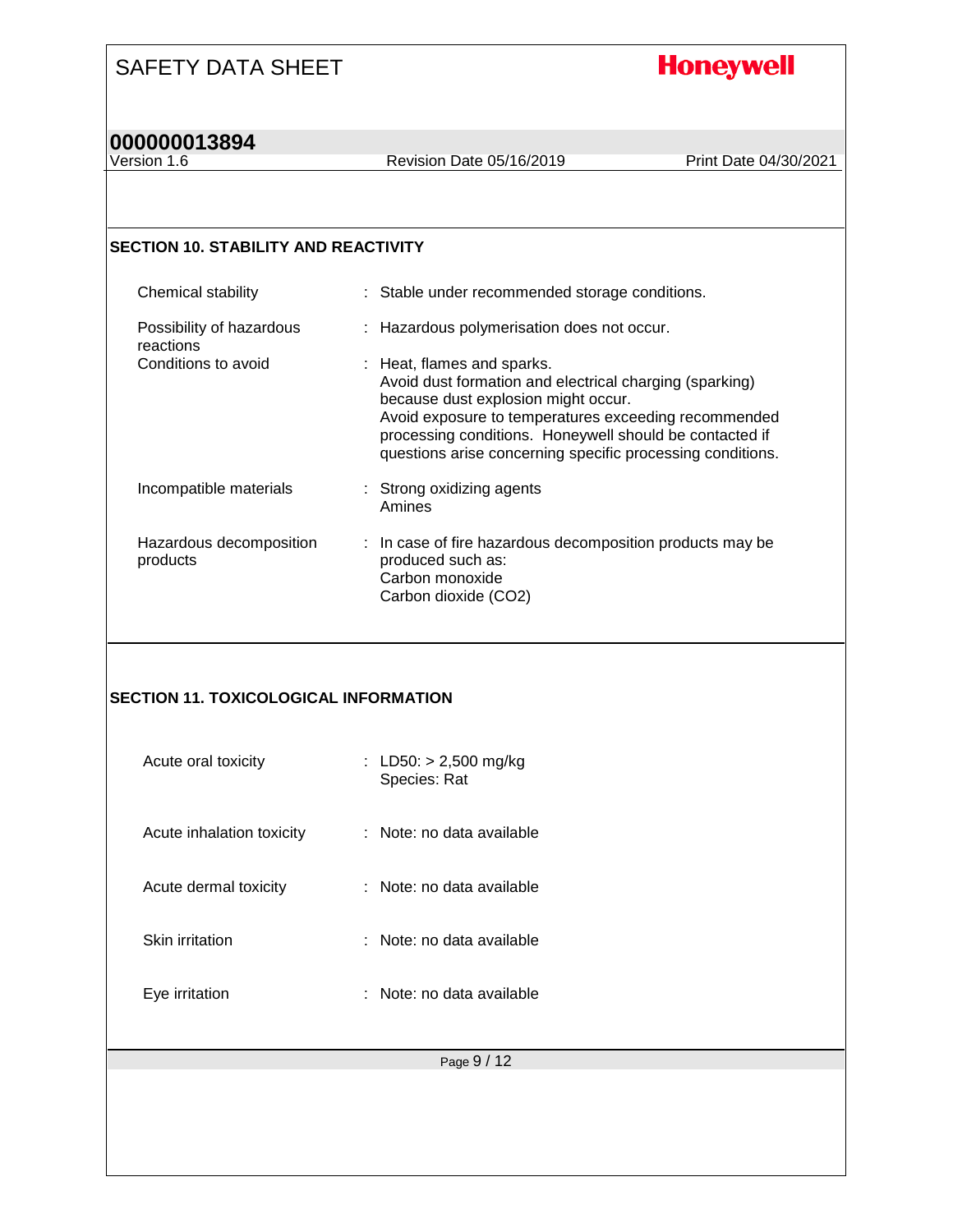|                             | <b>SAFETY DATA SHEET</b>                                                    |  |                                                                            | <b>Honeywell</b>      |
|-----------------------------|-----------------------------------------------------------------------------|--|----------------------------------------------------------------------------|-----------------------|
| 000000013894<br>Version 1.6 |                                                                             |  | Revision Date 05/16/2019                                                   | Print Date 04/30/2021 |
| Sensitisation               |                                                                             |  | : Note: no data available                                                  |                       |
|                             | <b>SECTION 12. ECOLOGICAL INFORMATION</b>                                   |  |                                                                            |                       |
|                             | Further information on ecology                                              |  |                                                                            |                       |
| information                 | Additional ecological                                                       |  | : No information on ecology is available.<br>Not inherently biodegradable. |                       |
|                             | <b>SECTION 13. DISPOSAL CONSIDERATIONS</b>                                  |  |                                                                            |                       |
| Disposal methods            |                                                                             |  | : Observe all Federal, State, and Local Environmental<br>regulations.      |                       |
|                             | <b>SECTION 14. TRANSPORT INFORMATION</b>                                    |  |                                                                            |                       |
| <b>DOT</b>                  | Not dangerous goods                                                         |  |                                                                            |                       |
| <b>TDG</b>                  | Not dangerous goods                                                         |  |                                                                            |                       |
| <b>IATA</b>                 | Not dangerous goods                                                         |  |                                                                            |                       |
| <b>IMDG</b>                 | Not dangerous goods                                                         |  |                                                                            |                       |
|                             | <b>SECTION 15. REGULATORY INFORMATION</b>                                   |  |                                                                            |                       |
| <b>Inventories</b>          |                                                                             |  |                                                                            |                       |
| Control Act                 | <b>US. Toxic Substances</b>                                                 |  | : On the inventory, or in compliance with the inventory                    |                       |
| Assessment) Act             | Australia. Industrial<br>Chemical (Notification and                         |  | On the inventory, or in compliance with the inventory                      |                       |
|                             | Canada. Canadian<br><b>Environmental Protection</b><br>Act (CEPA). Domestic |  | : On the inventory, or in compliance with the inventory                    |                       |
|                             |                                                                             |  | Page 10 / 12                                                               |                       |
|                             |                                                                             |  |                                                                            |                       |
|                             |                                                                             |  |                                                                            |                       |
|                             |                                                                             |  |                                                                            |                       |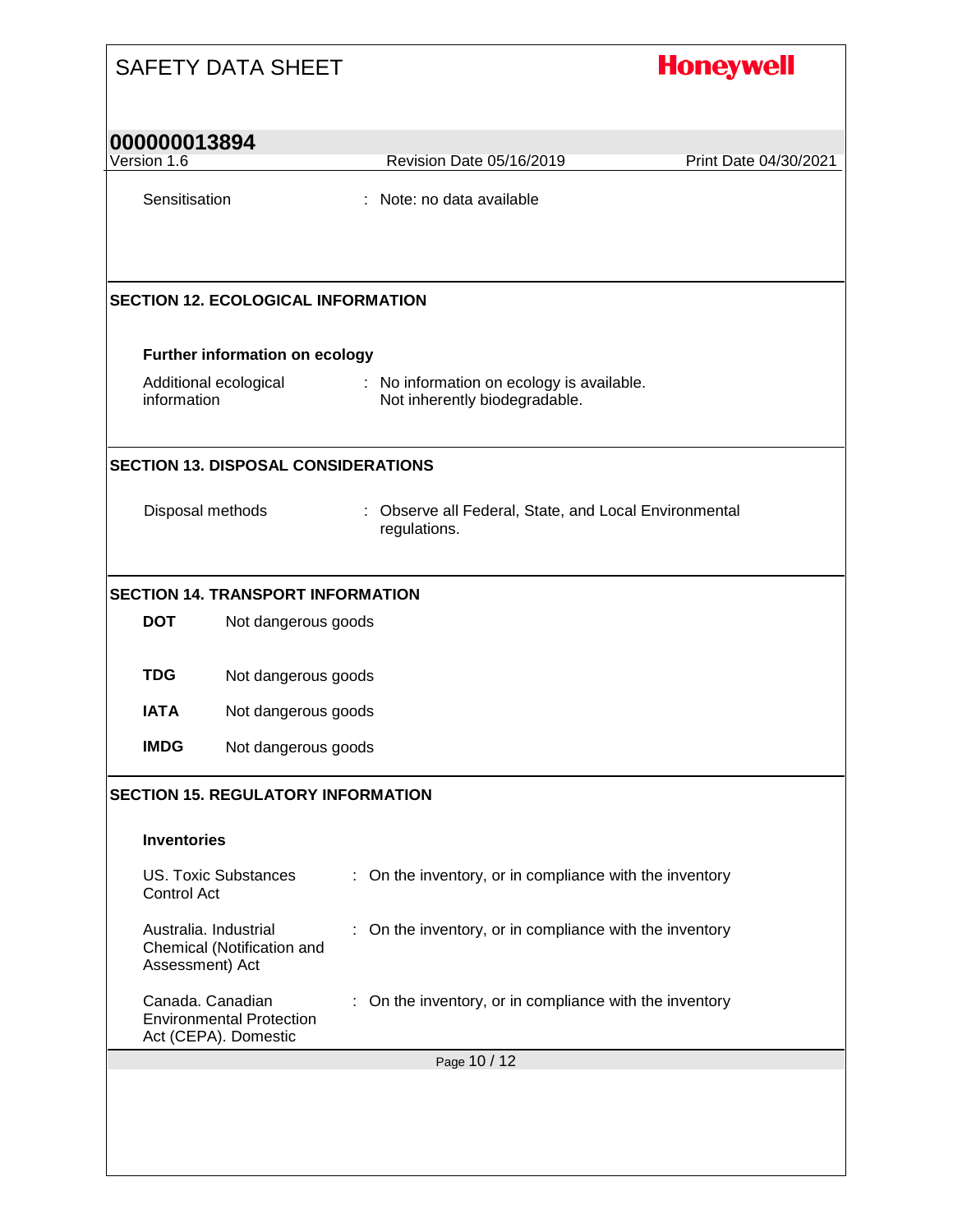# **Honeywell**

| Version 1.6                                                                            |  | Revision Date 05/16/2019                                                                                                                                                                  | Print Date 04/30/2021 |  |
|----------------------------------------------------------------------------------------|--|-------------------------------------------------------------------------------------------------------------------------------------------------------------------------------------------|-----------------------|--|
| Substances List (DSL)                                                                  |  |                                                                                                                                                                                           |                       |  |
| Japan. Kashin-Hou Law<br>List                                                          |  | : On the inventory, or in compliance with the inventory                                                                                                                                   |                       |  |
| Korea. Existing Chemicals<br>Inventory (KECI)                                          |  | : On the inventory, or in compliance with the inventory                                                                                                                                   |                       |  |
| Philippines. The Toxic<br>Substances and Hazardous<br>and Nuclear Waste Control<br>Act |  | : On the inventory, or in compliance with the inventory                                                                                                                                   |                       |  |
| China. Inventory of Existing<br><b>Chemical Substances</b>                             |  | : On the inventory, or in compliance with the inventory                                                                                                                                   |                       |  |
| NZIOC - New Zealand                                                                    |  | On the inventory, or in compliance with the inventory                                                                                                                                     |                       |  |
| National regulatory information                                                        |  |                                                                                                                                                                                           |                       |  |
| <b>SARA 302 Components</b>                                                             |  | : No chemicals in this material are subject to the reporting<br>requirements of SARA Title III, Section 302.                                                                              |                       |  |
| <b>SARA 313 Components</b>                                                             |  | : This material does not contain any chemical components with<br>known CAS numbers that exceed the threshold (De Minimis)<br>reporting levels established by SARA Title III, Section 313. |                       |  |
| SARA 311/312 Hazards                                                                   |  | : No SARA Hazards                                                                                                                                                                         |                       |  |
| <b>California Prop. 65</b>                                                             |  | : This product does not contain any chemicals known to State of<br>California to cause cancer, birth defects, or any other<br>reproductive harm.                                          |                       |  |
|                                                                                        |  |                                                                                                                                                                                           |                       |  |
|                                                                                        |  |                                                                                                                                                                                           |                       |  |
| <b>SECTION 16. OTHER INFORMATION</b>                                                   |  |                                                                                                                                                                                           |                       |  |
| Page 11 / 12                                                                           |  |                                                                                                                                                                                           |                       |  |
|                                                                                        |  |                                                                                                                                                                                           |                       |  |